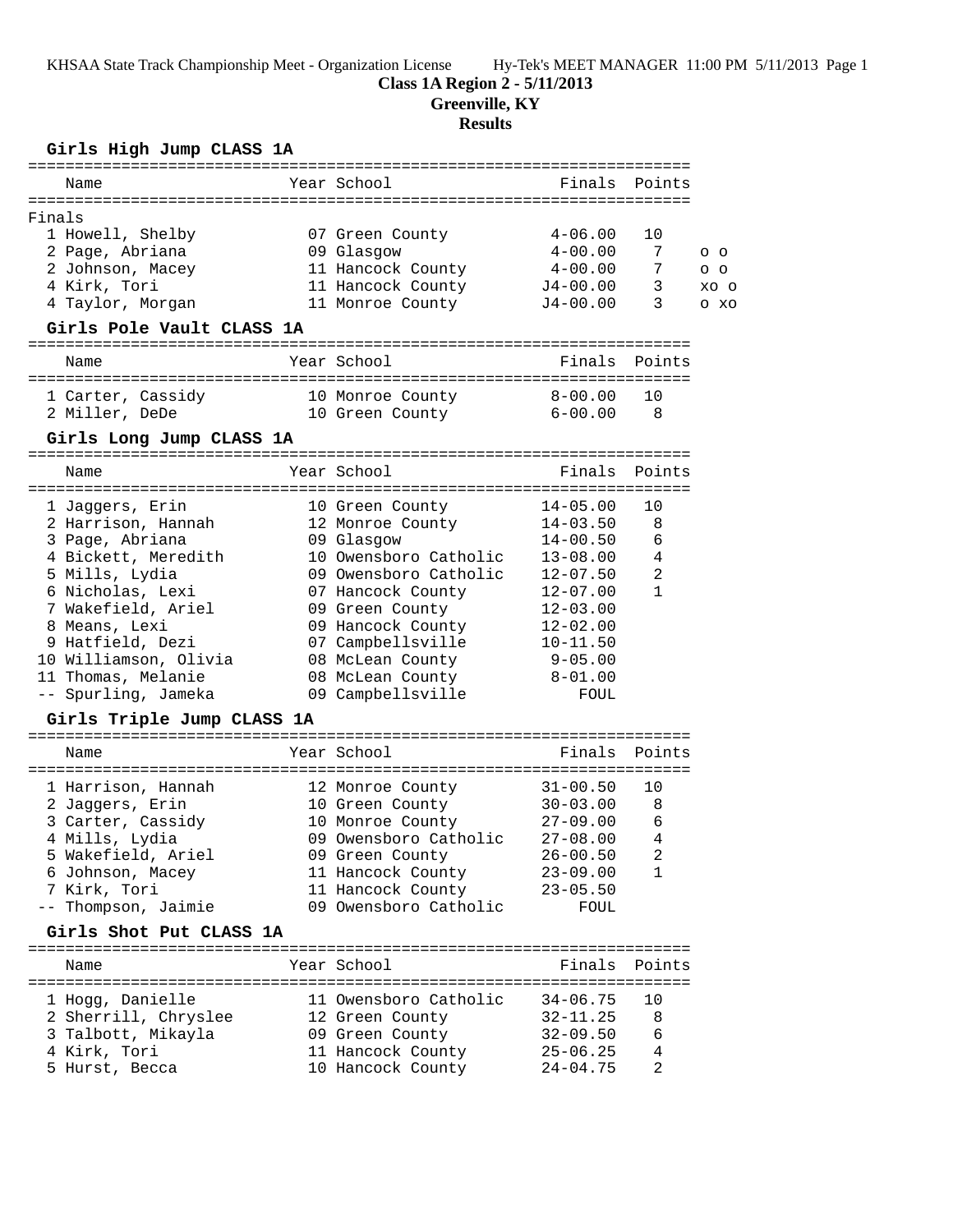KHSAA State Track Championship Meet - Organization License Hy-Tek's MEET MANAGER 11:00 PM 5/11/2013 Page 2

### **Class 1A Region 2 - 5/11/2013**

**Greenville, KY**

#### **Results**

#### **....Girls Shot Put CLASS 1A**

| 6 Cravens, Jessica  | 10 Metcalfe County  | $23 - 01.75$ |  |
|---------------------|---------------------|--------------|--|
| 7 Taylor, Morgan    | 11 Monroe County    | $22 - 08.50$ |  |
| 8 Page, Ashland     | 08 Glasgow          | $20 - 08.00$ |  |
| 9 Willis, Hailey    | 07 Monroe County    | $20 - 01.50$ |  |
| 10 East, Shae       | 11 Frederick Fraize | $19 - 01.50$ |  |
| 11 Schwartz, Toni   | 08 McLean County    | $18 - 01.00$ |  |
| 12 Brown, Danaynita | 07 Glasgow          | $17 - 09.00$ |  |

# **Girls Discus Throw CLASS 1A**

=======================================================================

| Name                 | Year School           | Finals    | Points |
|----------------------|-----------------------|-----------|--------|
| 1 Sherrill, Chryslee | 12 Green County       | 108-08    | 10     |
| 2 Talbott, Mikayla   | 09 Green County       | 91-06     | 8      |
| 3 Hurst, Becca       | 10 Hancock County     | $74 - 11$ | 6      |
| 4 Hogg, Danielle     | 11 Owensboro Catholic | $72 - 07$ | 4      |
| 5 Kirk, Tori         | 11 Hancock County     | $72 - 02$ | 2      |
| 6 Taylor, Morgan     | 11 Monroe County      | 61-06     |        |
| 7 Cravens, Jessica   | 10 Metcalfe County    | $59 - 02$ |        |
| 8 Schwartz, Toni     | 08 McLean County      | $51 - 07$ |        |
| 9 Page, Ashland      | 08 Glasgow            | $51 - 03$ |        |
| 10 East, Shae        | 11 Frederick Fraize   | $48 - 08$ |        |
| 11 Brown, Danaynita  | 07 Glasgow            | $47 - 06$ |        |
| 12 Willis, Hailey    | 07 Monroe County      | $44 - 09$ |        |
| 13 Burden, River     | 08 McLean County      | $44 - 06$ |        |

#### **Boys High Jump CLASS 1A** =======================================================================

| Name                 | Year School           | Finals Points |            |          |
|----------------------|-----------------------|---------------|------------|----------|
|                      |                       |               |            |          |
| 1 Haaff, Austin      | 11 Hancock County     | $5 - 10.00$   | 10         |          |
| 2 Dial, Logan        | 11 Campbellsville     | $5 - 06.00$   | 8          |          |
| 3 Proffitt, Zack     | 12 Green County       | $5 - 02.00$   | 6          |          |
| 4 Clarkson, Desmond  | 12 Hancock County     | $5 - 00.00$   | 3          | $\circ$  |
| 4 Bryant, Codie      | 10 Campbellsville     | $5 - 00.00$   | 3          | $\Omega$ |
| 6 Smith, Ethan       | 10 Cumberland County  | $4 - 10.00$   |            | $\circ$  |
| 7 Thornton, JeRon    | 11 Green County       | $J4 - 10.00$  | <b>XXO</b> |          |
| 8 Bishop, Cooper     | 08 McLean County      | $4 - 02.00$   |            |          |
| -- Schepers, Patrick | 07 Owensboro Catholic | ΝH            |            |          |

#### **Boys Pole Vault CLASS 1A**

| Name                                                                                                | Year School                                                                          | Finals Points                                         |                            |
|-----------------------------------------------------------------------------------------------------|--------------------------------------------------------------------------------------|-------------------------------------------------------|----------------------------|
| 1 Hayden, Augustus<br>2 Jones, Cliff<br>3 Keith, William<br>4 James, Wes<br>Boys Long Jump CLASS 1A | 10 Owensboro Catholic<br>12 Green County<br>09 Green County<br>08 Owensboro Catholic | $12 - 00.00$<br>$9 - 06.00$<br>9-00.00<br>$7 - 00.00$ | - 8<br>6<br>$\overline{4}$ |
| Name                                                                                                | Year School                                                                          | Finals Points                                         |                            |
| 1 Jaqqers, Evan<br>2 Haaff, Austin                                                                  | 11 Green County<br>11 Hancock County                                                 | $20 - 04.50$<br>$19 - 08.00$                          | 10<br>8                    |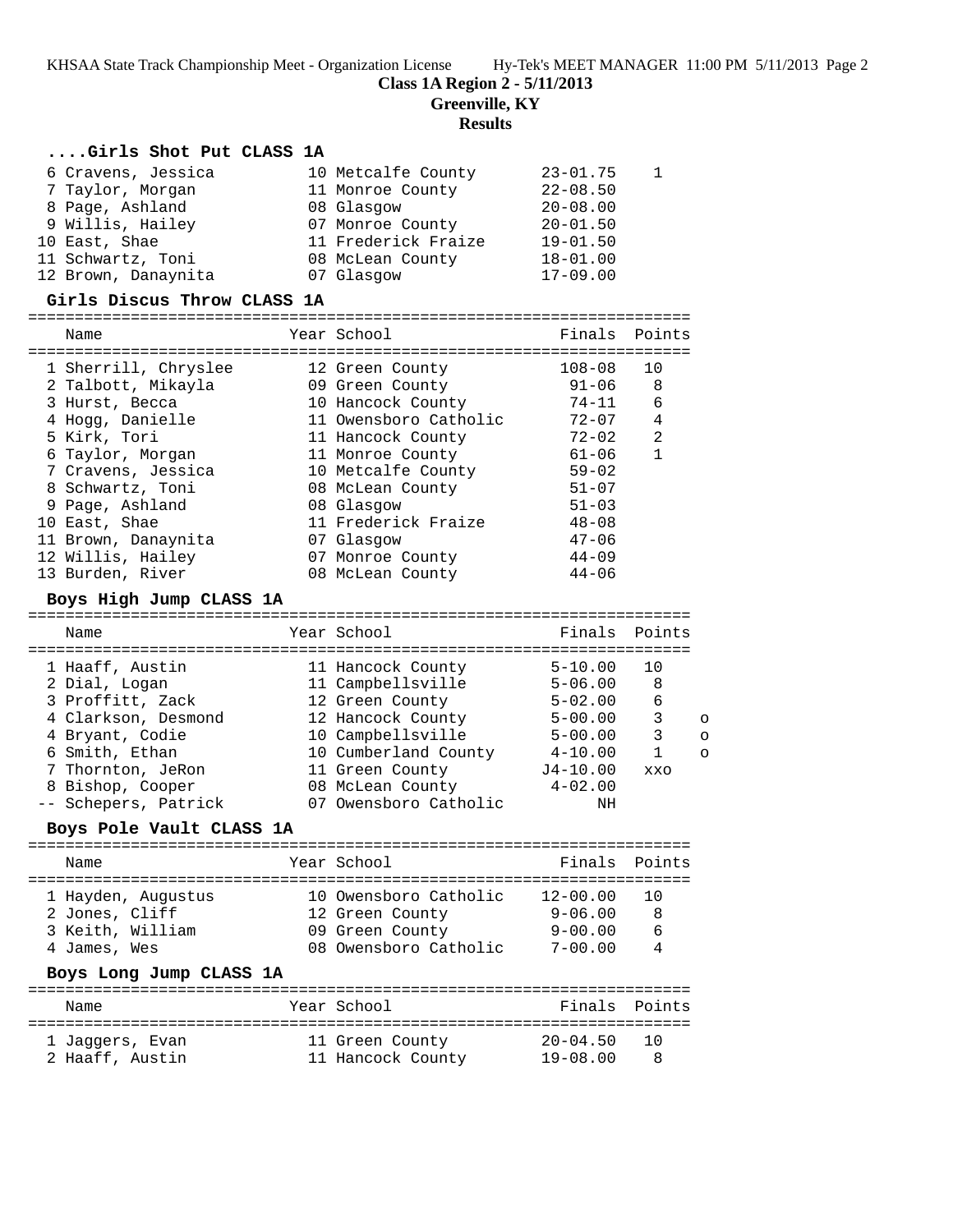KHSAA State Track Championship Meet - Organization License Hy-Tek's MEET MANAGER 11:00 PM 5/11/2013 Page 3

#### **Class 1A Region 2 - 5/11/2013**

**Greenville, KY**

#### **Results**

#### **....Boys Long Jump CLASS 1A**

|                                                                                                                                                                                                                                                           | $18 - 10.00$                                                                                                                                                                                                                                          | 6              |
|-----------------------------------------------------------------------------------------------------------------------------------------------------------------------------------------------------------------------------------------------------------|-------------------------------------------------------------------------------------------------------------------------------------------------------------------------------------------------------------------------------------------------------|----------------|
|                                                                                                                                                                                                                                                           | $17 - 07.00$                                                                                                                                                                                                                                          | $\overline{4}$ |
|                                                                                                                                                                                                                                                           | $17 - 03.50$                                                                                                                                                                                                                                          | 2              |
|                                                                                                                                                                                                                                                           | $16 - 09.00$                                                                                                                                                                                                                                          | 1              |
|                                                                                                                                                                                                                                                           | $16 - 08.50$                                                                                                                                                                                                                                          |                |
|                                                                                                                                                                                                                                                           | $16 - 03.00$                                                                                                                                                                                                                                          |                |
|                                                                                                                                                                                                                                                           | $15 - 08.00$                                                                                                                                                                                                                                          |                |
|                                                                                                                                                                                                                                                           | $15 - 06.00$                                                                                                                                                                                                                                          |                |
|                                                                                                                                                                                                                                                           | $15 - 04.50$                                                                                                                                                                                                                                          |                |
|                                                                                                                                                                                                                                                           | $14 - 06.50$                                                                                                                                                                                                                                          |                |
|                                                                                                                                                                                                                                                           | $13 - 04.00$                                                                                                                                                                                                                                          |                |
|                                                                                                                                                                                                                                                           | $13 - 01.00$                                                                                                                                                                                                                                          |                |
| 3 London, Zach<br>4 Wheeler, Zachary<br>5 Wilson, Jordan<br>6 Bryant, Codie<br>7 Patton, Benjamin<br>8 Thornton, JeRon<br>9 Hunter, Dakota<br>10 Hamilton, Grant<br>11 Thornton, Austyn<br>12 Smith, Ethan<br>13 Gillette, Jamien<br>14 Chappell, Cameron | 12 Monroe County<br>11 Glasgow<br>11 McLean County<br>10 Campbellsville<br>09 Owensboro Catholic<br>11 Green County<br>11 Cumberland County<br>12 Monroe County<br>08 Campbellsville<br>10 Cumberland County<br>08 McLean County<br>09 Hancock County |                |

#### **Boys Triple Jump CLASS 1A**

======================================================================= Name The Year School Team Points Points ======================================================================= 1 Jaggers, Evan 11 Green County 42-05.00 10 2 Haaff, Austin 11 Hancock County 40-11.00 8 3 London, Zach 12 Monroe County 38-09.00 6 4 Clarkson, Desmond 12 Hancock County 38-04.00 4 5 Thornton, Austyn 08 Campbellsville 35-06.00 2 6 Banks, Kenny 11 Green County 35-00.50 1 7 Smith, Ethan 10 Cumberland County 34-03.00 8 Hunter, Dakota 11 Cumberland County 31-08.50 9 Patton, Benjamin 09 Owensboro Catholic 30-09.00 10 Wilson, Connor 08 Campbellsville 30-08.00 11 Hamilton, Grant 12 Monroe County 28-09.00

#### **Boys Shot Put CLASS 1A**

=======================================================================

| Name                                                                                                                      | Year School           | Finals Points |                |
|---------------------------------------------------------------------------------------------------------------------------|-----------------------|---------------|----------------|
| 1 Westmoreland, Dakota                                                                                                    | 12 Green County       | $47 - 10.00$  | 10             |
| 2 Hedgespeth, Andrew                                                                                                      | 10 Green County       | 43-09.50      | 8              |
| 3 Poole, Chance                                                                                                           | 11 Cumberland County  | $42 - 07.00$  | 6              |
| 4 Clarkson, Desmond                                                                                                       | 12 Hancock County     | 41-01.00      | $\overline{4}$ |
| 5 Carrico, Charles                                                                                                        | 12 Owensboro Catholic | $39 - 11.00$  | 2              |
| 6 Holley, Elijah                                                                                                          | 11 Cumberland County  | 38-00.00      | $\mathbf{1}$   |
| 7 Carmona, Ernesto                                                                                                        | 11 Monroe County      | $35 - 10.50$  |                |
| 8 McPherson, Chandler                                                                                                     | 12 Monroe County      | $34 - 09.50$  |                |
| 9 Johnson, Randall                                                                                                        | 09 Owensboro Catholic | $34 - 04.25$  |                |
| 10 Murphy, D'Sean                                                                                                         | 11 Campbellsville     | $33 - 08.00$  |                |
| 11 Gusman, Brayan                                                                                                         | 11 Glasgow            | $33 - 01.00$  |                |
| 12 Haller, Blake                                                                                                          | 10 Hancock County     | $31 - 09.50$  |                |
| 13 Caraway, Brandon                                                                                                       | 10 McLean County      | $29 - 03.50$  |                |
| 14 Gilson, Ian                                                                                                            | 11 Glasgow            | $27 - 06.00$  |                |
| 15 Turley, Marc                                                                                                           | 11 McLean County      | $22 - 10.50$  |                |
| 16 Price, Micah                                                                                                           | 09 Campbellsville     | $20 - 06.00$  |                |
| the contract of the contract of the contract of the contract of the contract of the contract of the contract of<br>------ |                       |               |                |

#### **Boys Discus Throw CLASS 1A**

| Name                   | Year School     | Finals Points |  |
|------------------------|-----------------|---------------|--|
|                        |                 |               |  |
| 1 Westmoreland, Dakota | 12 Green County | 151-03 10     |  |